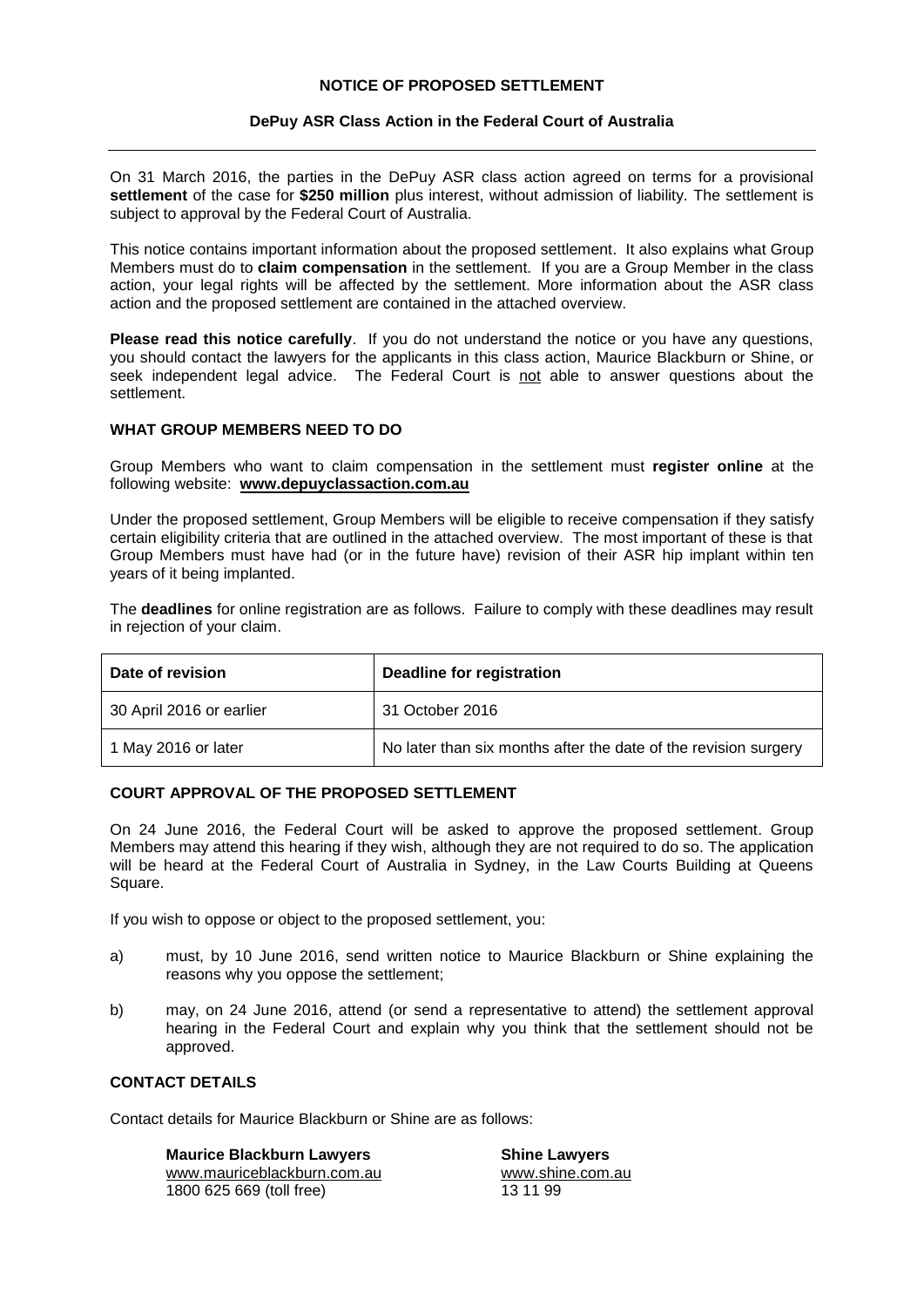## **OVERVIEW OF THE ASR CLASS ACTION AND PROPOSED SETTLEMENT**

### **What is the ASR class action?**

The ASR class action was brought by Tammy Stanford and Jamie Dunsmore (the **Applicants**) in their own right and on behalf of all "**Group Members**" in relation to alleged defects of the ASR hip implants.

The ASR class action was brought against two companies (the **Respondents**):

- 1. DePuy International Ltd (**DePuy**), which designed and manufactured the ASR hip implants; and
- 2. Johnson & Johnson Medical Pty Ltd (**JJM**), which distributed the ASR hip implants in Australia.

The Applicants claimed that the ASR hip implants were defective, not fit for purpose and/or not of merchantable quality, in contravention of the *Trade Practices Act*. The Applicants also alleged negligence in the design, manufacture and supply of the ASR hip implants. As a result of these allegations, the Applicants claimed compensation for themselves and for Group Members who suffered loss or damage as a result of the ASR hip implants.

Both Respondents denied the allegations and defended the ASR class action, which culminated in a 17 week trial in the Federal Court of Australia in the first half of 2015. As at 31 March 2016, the Federal Court had not handed down a judgment.

Copies of the statement of claim and defences in the class action can be downloaded from [www.depuyclassaction.com.au](http://www.depuyclassaction.com.au/) or from the websites of Maurice Blackburn or Shine.

On 31 March 2016, the parties in the ASR class action agreed on terms for a provisional settlement on a "no admissions" basis.

# **Who are Group Members?**

You are a Group Member if you had surgery in Australia to implant one or more ASR hip implants. There are two types of ASR hip implants:

- 1. the DePuy ASR Hip Resurfacing System (used in hip resurfacing);
- 2. the DePuy ASR XL Acetabular System (used in total hip replacement).

You are no longer a Group Member if you opted out of the class action.

If you are unsure whether you are a Group Member, you should contact Maurice Blackburn or Shine or seek independent legal advice.

#### **Proposed settlement of the ASR class action**

The parties and lawyers involved in the ASR class action have reached an agreement for the settlement of the class action. The proposed settlement will not take effect unless and until after it is approved by the Federal Court and there is no appeal against the settlement approval.

If the proposed settlement is approved, DePuy and JJM will pay an amount of \$250 million plus interest. In addition, the Respondents will be responsible for paying certain categories of "liens", which are claims against Group Members by third parties (such as private health insurers or Medicare) for recoupment of health care costs that were paid by the third parties for the benefit of Group Members who had revision surgery and other medical treatment.

If the Federal Court approves the proposed settlement, the settlement sum will be distributed as follows: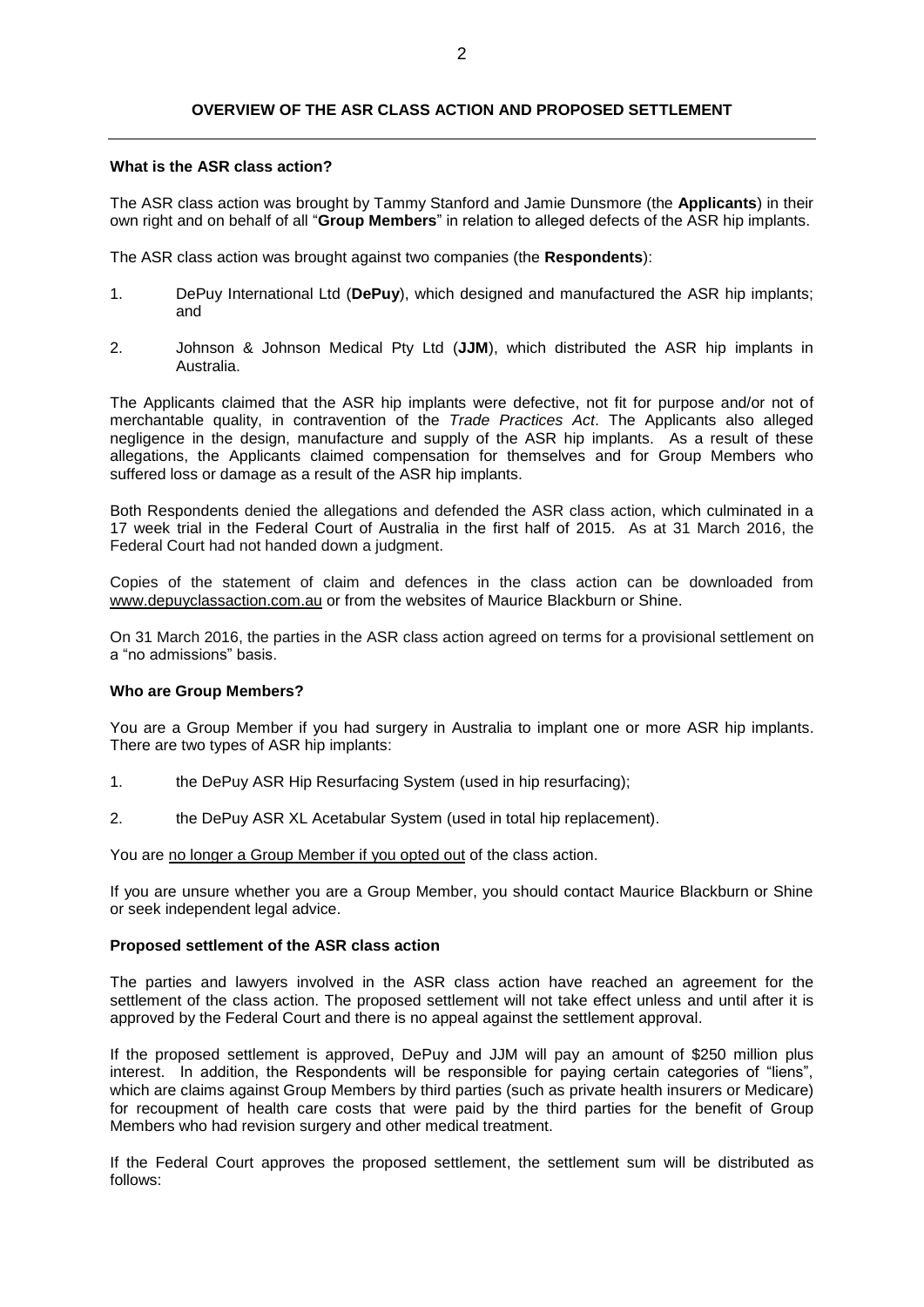- 1. first, reimbursement payments to the Applicants, Mary Beentjes and Robert Webb will be deducted from the settlement sum – these payments are for modest amounts that are intended to reimburse the Applicants, Ms Beentjes and Mr Webb for the time they spent in prosecuting and pursuing the ASR class action for the benefit of Group Members; and
- 2. next, the Applicants' legal costs will be deducted from the settlement sum these legal costs are currently estimated to be \$36m, and will only be paid to the extent that they are both verified by an independent costs expert as being reasonable and they are approved by the Federal Court;
- 3. the balance of the settlement sum will be used to compensate Group Members in accordance with the Settlement Scheme, to pay any liens that are not the responsibility of the Respondents, and to pay for the costs of administering the settlement scheme.

The settlement sum of \$250 million, plus interest, will be held in an interest earning bank account until payments need to be paid. Interest that is earned on the settlement sum will increase the amount of funds available to compensate Group Members and to pay administration costs.

Maurice Blackburn and Shine, will be the "**administrators**" of the settlement. Both firms will be responsible for the administration of the Settlement Scheme.

The Settlement Scheme is a document that sets out the process for Group Members to claim compensation and for claims to be assessed, quantified and paid. The Settlement Scheme is available to download from the websites of Maurice Blackburn, Shine, Duncan Basheer Hannon and Lempriere Abbott McLeod, or from the following website:

### [www.depuyclassaction.com.au](http://www.depuyclassaction.com.au/)

Group Members may also request a copy of the Settlement Deed from Maurice Blackburn or Shine.

### **Is the settlement an admission by DePuy or JJM?**

The settlement was agreed by the parties on the basis that DePuy and JJM did not admit any liability or wrongdoing.

### **Who is eligible to be compensated?**

Not all Group Members will be eligible to receive compensation under the proposed settlement. The most important factor is that Group Members will only be compensated if they have had revision (or in the future need to have revision) of their ASR hip implant.

The Settlement Scheme sets out the eligibility criteria that must be met before a Group Member will be assessed as eligible to receive compensation. These eligibility criteria are as follows:

- 1. the Group Member was **implanted** with one or more ASR hip implants in Australia;
- 2. the Group Member has had a **revision** of an ASR hip implant involving removal of the acetabular cup;
- 3. the revision surgery occurred **within 10 years** of the Group Member's ASR hip implant being surgically implanted;
- 4. the revision surgery was not performed due the following factors that are unrelated to the design or functionality of the ASR hip implants:
	- (a) **fracture of the femoral neck** within 6 months of an ASR hip resurfacing implant being implanted, unless the fracture was caused by an adverse reaction to metal debris; or
	- (b) **infection** within 18 months of an ASR hip implant being implanted, unless the revision would have been needed anyway; or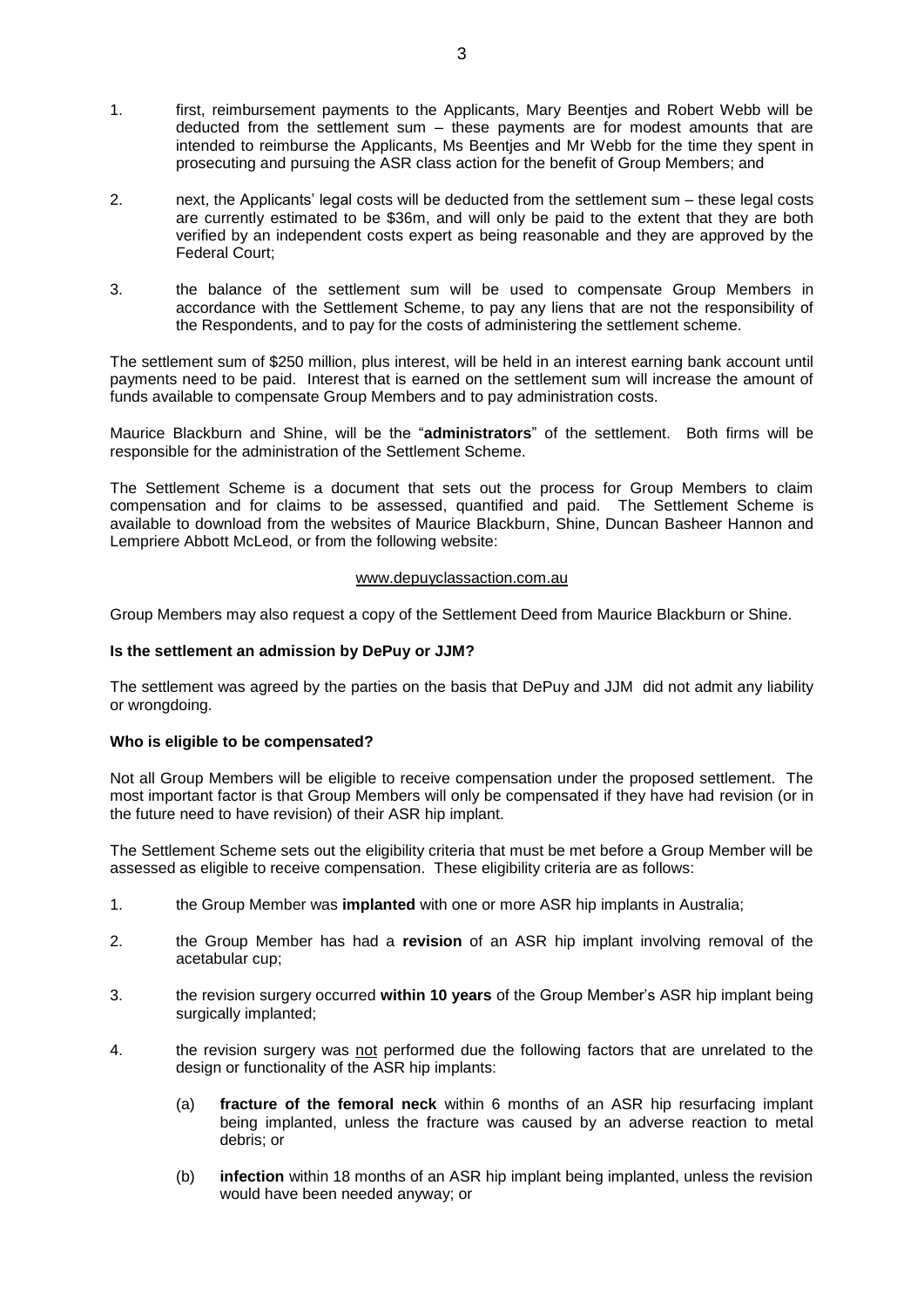- (c) **trauma** (such as a car accident) affecting the alignment or position of an ASR hip implant, unless the revision would have been needed anyway; and
- 5. the Group Member has not:
	- (a) **opted out** of the ASR class action; or
	- (b) previously accepted a final offer of compensation from the Respondents, including a settlement offer made through its Compensation Programme, administered by **Crawford & Co**. This does not include payments by Crawford & Co for reimbursement of medical expenses under the Reimbursement Programme.

If Group Members do not yet satisfy these eligibility criteria, they can still make a claim in the future, if they satisfy these eligibility criteria in the future. For example, if a Group Member's ASR hip implant surgery occurred on 1 March 2009, and she then undergoes revision eight years later on 1 March 2017, the Group Member will become eligible to receive compensation (assuming that she also satisfies the other eligibility criteria). In this example, she will need to register her claim no later than 1 September 2017.

#### **How many Group Members are likely to make a claim?**

After taking into account the number of ASR patients who have already opted out of the ASR class action, it is estimated that there are approximately 1,400 Group Members who have already had revision surgery to remove their ASR hip implant.

It is estimated that another 300 or so Group Members will become eligible to receive compensation as a result of revisions in the future.

#### **What is the process for making a claim and receiving compensation?**

The Settlement Scheme sets out the process for making and assessing claims by Group Members. Broadly, claims will be assessed pursuant to a streamlined, non-adversarial process involving the following steps:

- 1. Group Members will need to **register** their claim within the time limits specified on the first page of this notice. The deadlines vary depending on when Group Members underwent revision. Claims can be registered at any time provided that they comply with the deadlines.
- 2. The settlement administrators will obtain medical records and other documents relevant to the **eligibility criteria**.
- 3. The settlement administrators will determine eligibility and notify Group Members of this determination.
- 4. Eligible Group Members will then have **two options**:
	- (a) **Option 1** accept a "**fast track resolution**", being a fixed lump sum payment of \$55,000 – Group Members who accept this option will avoid the need to undergo individual assessment of their compensation entitlements, and will therefore be paid more quickly; or
	- (b) **Option 2** proceed to **individual assessment** as outlined in steps 5 and 6 below Group Members who choose this option might be entitled to more (or less) than \$55,000. The assessment process will be slower and it will take longer for these Group Members to be paid their compensation.
- 5. If a Group Member chooses Option 2, the Group Member will be asked to provide information to the settlement administrators about their personal circumstances, and the settlement administrators will also obtain medical and other documents relating to an eligible Group Member's claim. The settlement administrators will prepare a "claim book", which is a package of materials that will enable an **assessment of the amount of compensation** payable to that Group Member, taking into account her or his personal circumstances and experiences.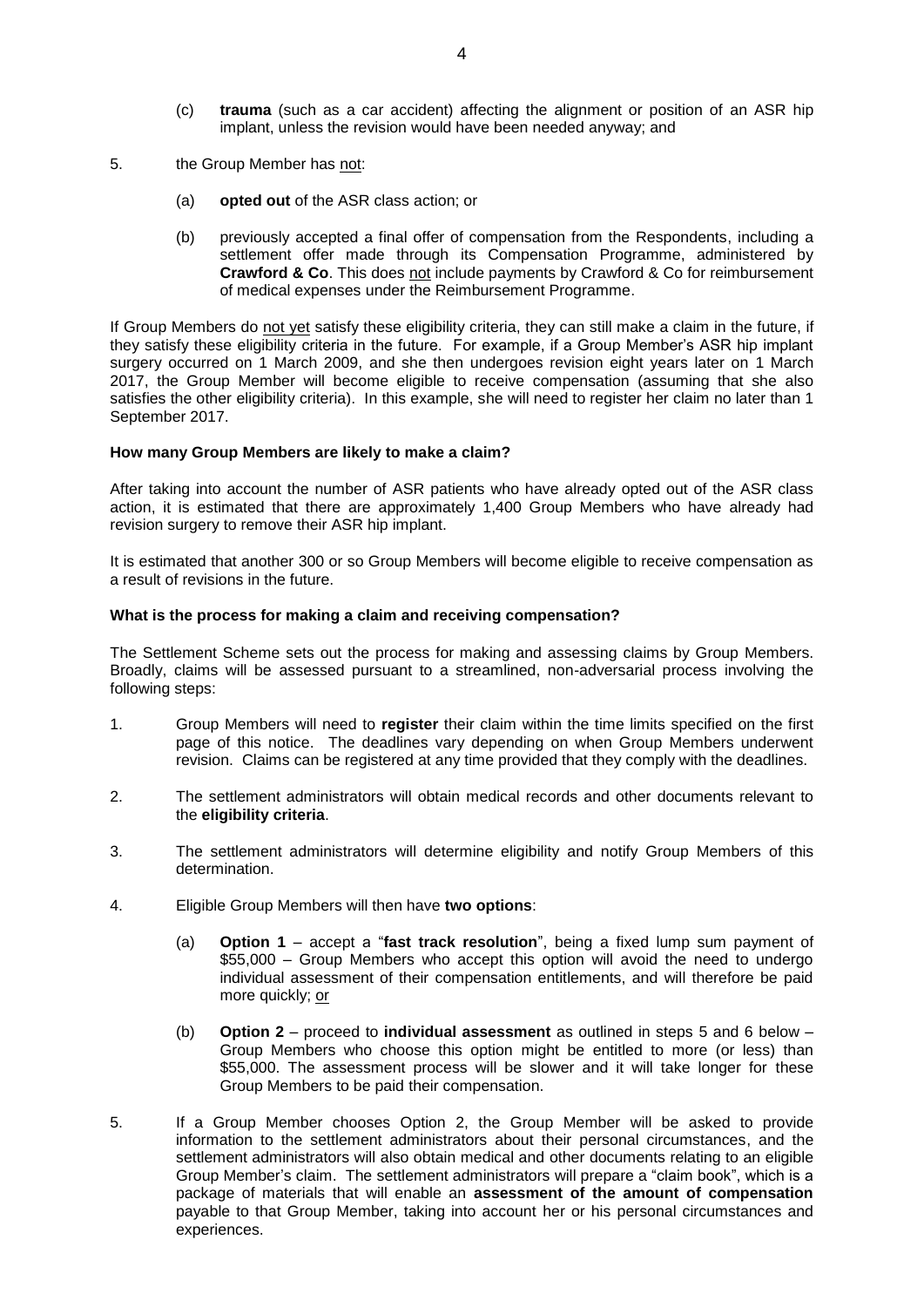- 6. The claim book will be allocated to a lawyer on a **panel of assessors**. The panel of assessors will consist of lawyers with significant experience in personal injury litigation. The assessor will be asked to **make a determination regarding the amount of compensation** payable to that Group Member.
- 7. At around the same time as steps 4, 5 and 6, the payment of **liens** for each Group Member will be determined and resolved. For some Group Members, the Respondents will be responsible for the payment of all of their liens, whereas for other Group Members, liens will be partly paid by the Respondents and partly paid from the pool of settlement funds, or alternatively paid entirely from the pool of settlement funds. This will depend on the types of health care treatment for which payments were made by third parties. A Group Member's liens will need to be resolved before the Group Member can be paid his or her compensation.
- 8. If a Group Member is dissatisfied with the initial assessment of their compensation entitlements, she or he can seek a **review** of the assessment by a more senior lawyer.
- 9. Claims will be either proportionately increased or reduced depending on whether there are surplus settlement funds or whether the total value of all claims is anticipated to be greater than the available settlement funds.
- 10. The settlement administrators may make **payments in several instalments**, and the settlement administrators may also make payments at different times in **tranches** to groups of Group Members as their claims are assessed and finalised. Other than in the resolution of liens, the Respondents will have no active role in assessing and determining eligibility of a Group Member or the amount of their compensation.

### **How much will Group Members receive under the settlement?**

Unless a Group Member accepts the fast track resolution, the amount of compensation payable to any one Group Member is not yet known because each person's claim will be individually assessed according to their personal circumstances. A Group Member's individual circumstances will have an impact on the assessment of compensation under various categories of loss:

- 1. **general damages** or "non-economic loss", which is compensation for pain and suffering, loss of amenities of life and loss of enjoyment of life;
- 2. compensation for domestic **care** and assistance;
- 3. compensation for lost **income** or leave entitlements and lost superannuation entitlements associated with lost income, and compensation for loss of income due to any ongoing incapacity for work;
- 4. compensation for out-of-pocket **expenses** such as medical or hospital, pharmaceutical, aids and equipment, travel and accommodation, physiotherapy and commercial care expenses.

For example, a Group Member who had a straightforward revision experience with little or no ongoing pain is likely to receive less than a person who suffered post-operative complications or a relatively young person whose ASR revision had an impact on their capacity to work and earn a living.

# **Do Group Members need to pay legal fees in order to make a claim?**

No.

If the settlement is approved, the Applicants' legal costs in conducting the ASR class action (including the costs of running the trial in 2015) will be paid from the settlement sum. Group Members do not need to make a contribution to these legal costs.

The settlement administrators' costs of administering the Settlement Scheme and processing claims by Group Members will be paid from the settlement sum. Again, Group Members do not need to make a contribution to these legal costs, except that Group Members may be requested to pay the costs of a review if the review is unsuccessful.